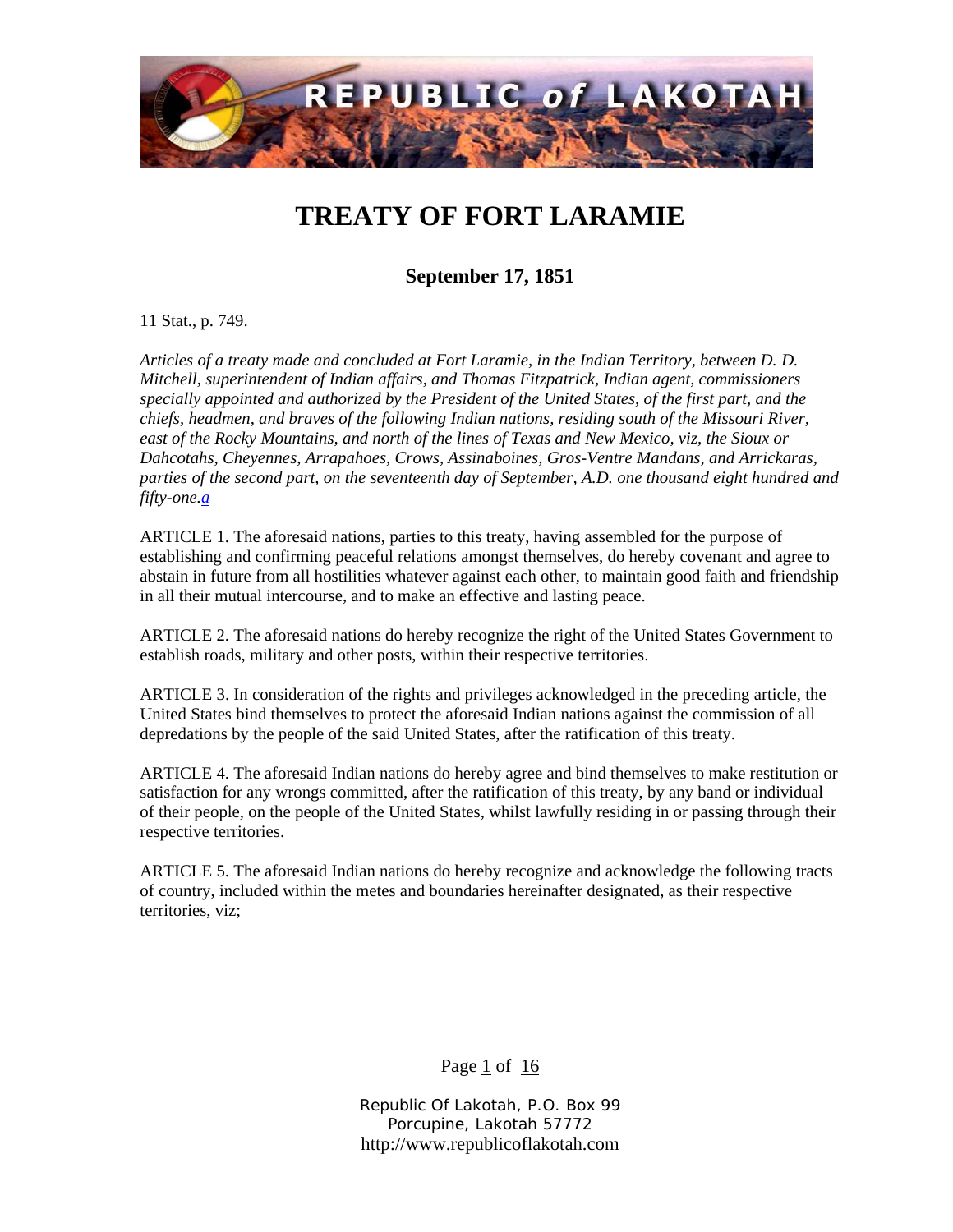

The territory of the Sioux or Dahcotah Nation, commencing the mouth of the White Earth River, on the Missouri River; thence in a southwesterly direction to the forks of the Platte River; thence up the north fork of the Platte River to a point known as the Red Buts, or where the road leaves the river; thence along the range of mountains known as the Black Hills, to the head-waters of Heart River; thence down Heart River to its mouth; and thence down the Missouri River to the place of beginning.

furnish and provide money, clothing, or other articles of property to such Indians and bands of Indians as become parties to this treaty, but no further.

In testimony of all which, we, the said commissioners, and we, the chiefs and headmen of the Brulé' band of the Sioux nation, have hereunto set our hands and seals at Fort Laramie, Dakota Territory, this twenty ninth day of April, in the year one thousand eight hundred and sixty-eight.

N. G. Taylor, [SEAL] W. T. Sherman, [SEAL] Lieutenant-General. Wm. S. Harney, [SEAL] Brevet Major-General U. S. Army. John B. Sanborn, [SEAL] S. F. Tappan, [SEAL] C. C. Augur, [SEAL] Brevet Major-General. Alfred H. Terry, [SEAL] Brevet Major-General U. S. Army.

**Attest:** 

A. S. H. White, Secretary.

Executed on the part of the Brulé band of Sioux by the chiefs and headmen whose names are hereto annexed, they being thereunto duly authorized, at Fort Laramie, D. T., the twenty-ninth day of April, in the year A. D. 1868.

Ma-za-pon-kaska, his x mark, Iron Shell, [SEAL] Wah-pat-shah, his x mark, Red Leaf. [SEAL] Hah-sah-pah, his x mark, Black Horn. [SEAL] Zin-tah-gah-lat-skah, his x mark, Spotted Tail. [SEAL] Zin-tah-skah, his x mark, White Tail. [SEAL] Me-wah-tah-ne-ho-skah, his x mark, Tall Mandas. [SEAL] She-cha-chat-kah, his x mark, Bad Left Hand. [SEAL] No-mah-no-pah, his x mark, Two and Two. [SEAL] Tah-tonka-skah, his x mark, White Bull. [SEAL] Con-ra-washta, his x mark, Pretty Coon. [SEAL] Ha-cah-cah-she-chah, his x mark, Bad Elk. [SEAL] Wa-ha-ka-zah-ish-tah, his x mark, Eye Lance. [SEAL] Ma-to-ha-ke-tah, his x mark, Bear that looks behind. [SEAL] Bella-tonka-tonka, his x mark, Big Partisan. [SEAL] Mah-to-ho-honka, his x mark, Swift Bear. [SEAL] To-wis-ne, his x mark, Cold Place. [SEAL] Ish-tah-skah, his x mark, White Eyes. [SEAL] Ma-ta-loo-zah, his x mark, Fast Bear. [SEAL] As-hah-kah-nah-zhe, his x mark, Standing Elk. [SEAL] Can-te-te-ki-ya, his x mark, The Brave Heart. [SEAL] Shunka-shaton, his x mark, Day Hawk. [SEAL] Tatanka-wakon, his Sacred Bull. [SEAL] Mapia shaton, his x mark, Hawk Cloud. [SEAL] Ma-sba-a-ow, his x mark, Stands and Comes. [SEAL] Shon-ka-ton-ka, his x mark, Big Dog. [SEAL]

Page  $2$  of  $16$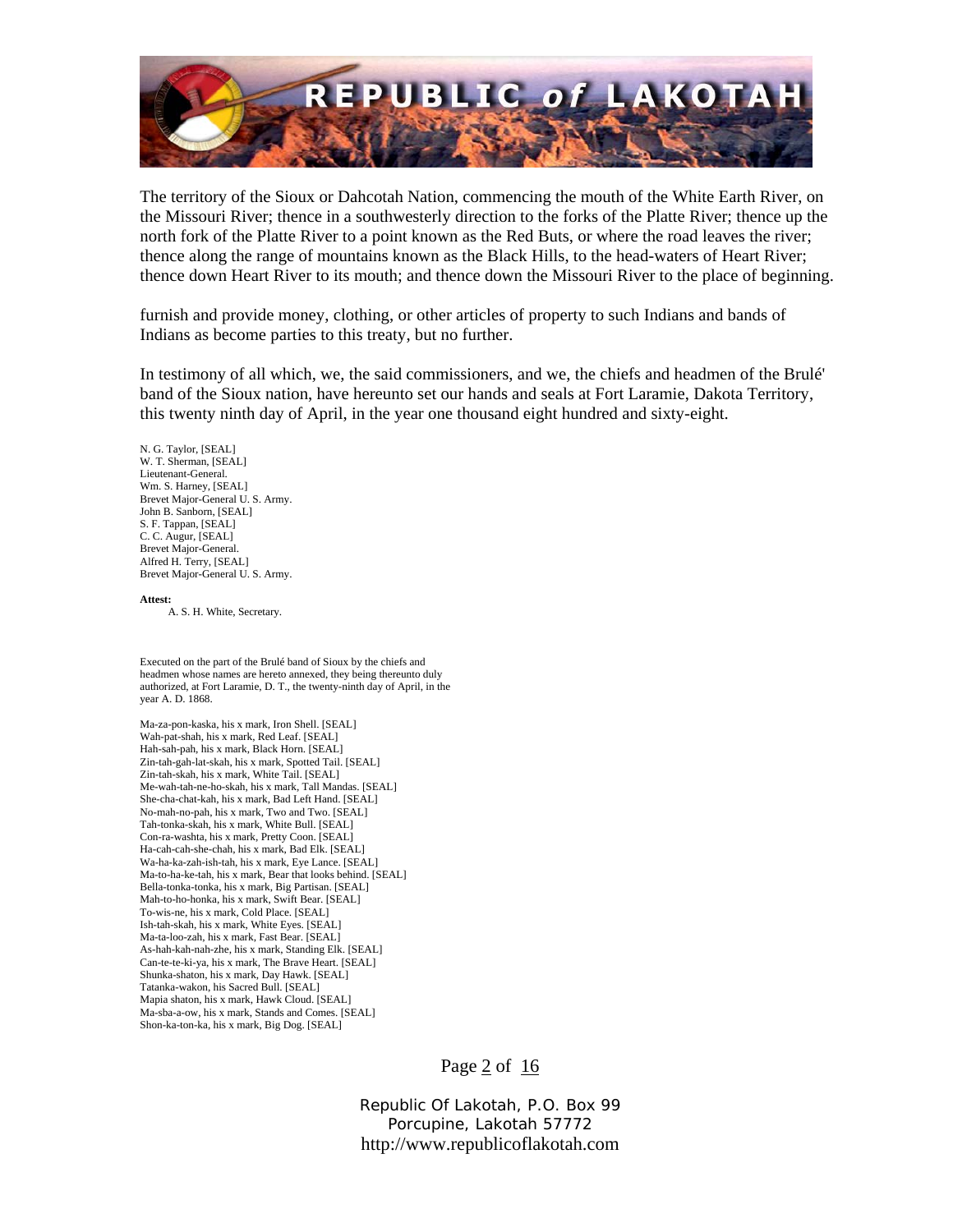

#### **Attest:**

Ashton S. H. White, secretary of commission. George B. Withs, phonographer to commission. Geo. H. Holtzman. John D. Howlana. James C. O'Connor. Chas. E. Guern, interpreter. Leon F. Pallardy, interpreter. Nicholas Janis, interpreter.

Executed on the part of the Ogallalah band of Sioux by the chiefs and headmen whose names are hereto subscribed, they being thereunto duly authorized, at Fort Laramie, the twenty-fifth day of May, in the year A..D. 1868.

Tah-shun-ka-co-qui-pah, his x mark, Man-afraid-of-his-horses. [SEAL] Sha-ton-skah, his x mark, White Hawk. [SEAL] Sha-ton-sapah, his x mark, Black Hawk. [SEAL] E-ga-mon-ton-ka-sapah, his x mark, Black Tiger. [SEAL] Oh-wah-she-cha, his x mark, Bad Wound. [SEAL] Pah-gee, his x mark, Grass. [SEAL] Wah-non-reh-che-geh, his x mark, Ghost Heart. [SEAL] Con-reeh, his x mark, Crow. [SEAL] Oh-he-te-kah, his x mark,The Brave. [SEAL] Tah-ton-kah-he-yo-ta-kah, his x mark, Sitting Bull. [SEAL] Shon-ka-oh-wah-mon-ye, his x mark, Whirlwind Dog. [SEAL] Ha-hah-kah-tah-mieeh, his x mark, Poor Elk. [SEAL] Wam-bu-lee-wah-kon, his x mark, Medicine Eagle. [SEAL] Chon-gah-ma-he-to-hans-ka, his x mark, High Wolf. [SEAL] Wah-se-chun-ta-sbun-kah, his x mark, American Horse. [SEAL] Mah-hah-mah-ha-mak-near, his x mark, Man that walks under the ground. [SEAL] Mah-to-tow-pah, his x mark, Four Bears. [SEAL] Ma-to-wee-sha-kta, his x mark, One that kills the bear. [SEAL] Oh-tah-kee-toka-wee-chakta, his x mark, One that kills in a hard place. [SEAL] Tah-ton-kah-ta-mieeh, his x mark, The poor Bull. [SEAL] Oh-huns-ee-ga-non-sken, his x mark, Mad Shade. [SEAL] Shah-ton-oh-nah-om-minne-ne-oh-minne, his x mark, Whirl ing Hawk. [SEAL] Mah-to-ehun-ka-oh, his x mark, Bear's Back. [SEAL] Che-ton-wee-koh, his x mark, Fool Hawk. [SEAL] Wah-hoh-ke-za-ah-hah, his x mark, One that has the lance. [SEAL] Shon-gah-manni-toh-tan-ka-seh, his x mark, Big Wolf Foot. [SEAL] Eh-ton-kah, his x mark,Big Mouth. [SEAL] Ma-pah-che-tah, his x mark, Bad Hand. [SEAL] Wah-ke-yun-shah, his x mark, Red Thunder. [SEAL] Wak-sah, his x mark, One that Cuts Off. [SEAL] Cham-nom-qui-yah, his x mark, One that Presents the Pipe. [SEAL] Wah-ke-ke-yan-puh-tah, his x mark, Fire Thunder. [SEAL] Mah-to-nonk-pah-ze, his x mark, Bear with Yellow Ears. [SEAL] Con-ree-teh-ka, his x mark, The Little Crow. [SEAL] He-hup-pah-toh, his x mark, The Blue War Club. [SEAL] Shon-kee-toh, his x mark, The Blue Horse. [SEAL] Wam-Balla-oh-con-quo, his x mark, Quick Eagle. [SEAL] Ta-tonka-suppa, his x mark, Black Bull. [SEAL] Moh-to-ha-she-na, his x mark, The Bear Hide. [SEAL]

## **Attest:**

S. E. Ward. Jas. C. O'Connor. J. M. Sherwood. W. C. Slicer. Sam Deon. H. M. Matthews. Joseph Bissonette, interpreter. Nicholas Janis, interpreter. Lefroy Jott, interpreter. Antoine Janis, interpreter.

Page  $3$  of  $16$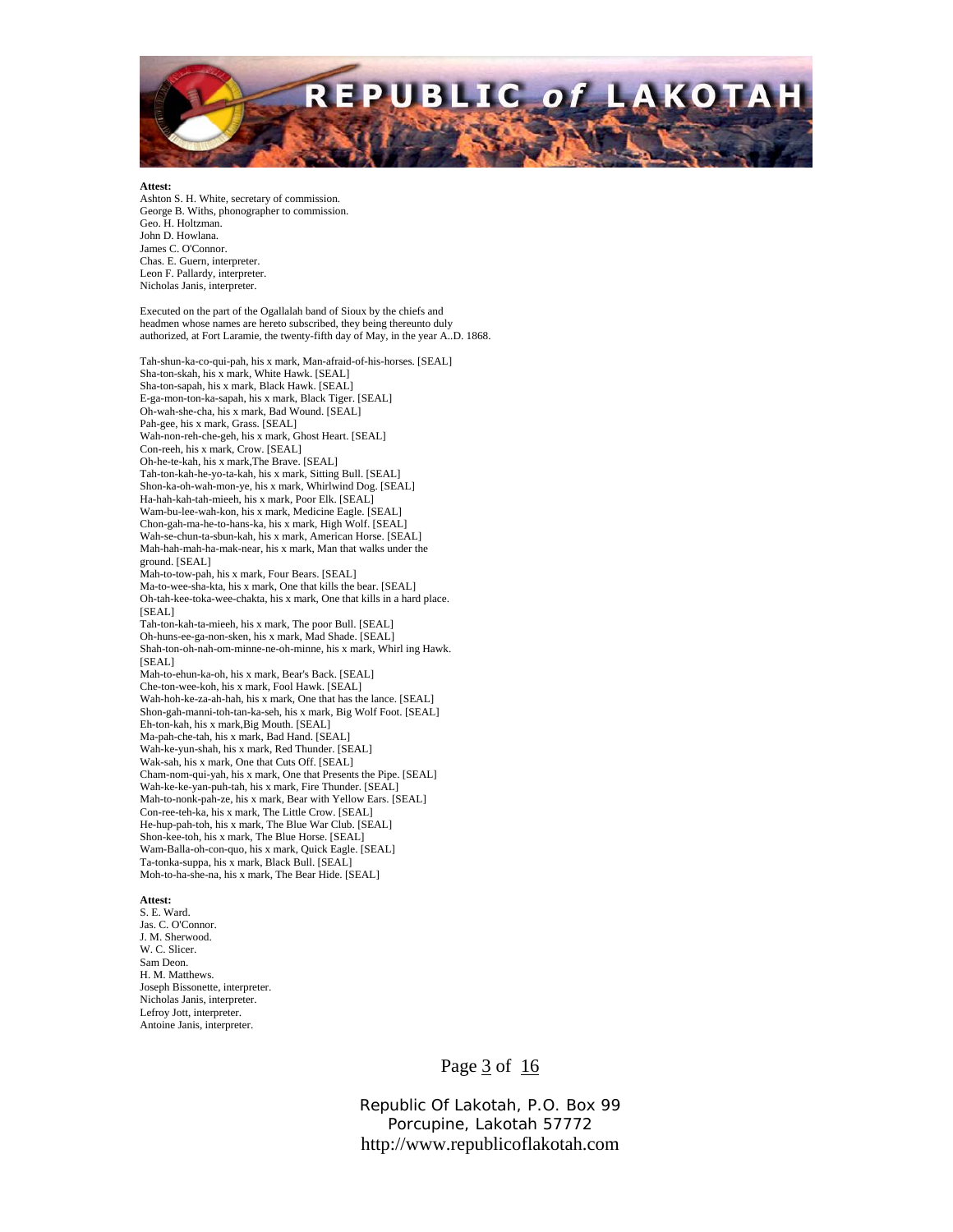

Executed on the part of the Minneconjou band of Sioux by the chiefs and headmen whose names are hereto subscribed, they being thereunto duly authorized.

At Fort Laramie, D. T., May 26, 68, 13 names. Heh-won-ge-chat, his x mark, One Horn. [SEAL] Oh-pon-ah-tah-e-manne, his x mark, The Elk that bellows Walking. [SEAL] At Fort Laramie, D. T., May 25, 68, 2 names. Heh-ho-lah-reh-cha-skah, his x mark, Young White Bull, [SEAL] Wah chah chum kah coh kee-pah, his x mark, One that is afraid of Shield. [SEAL] He-hon-ne-shakta, his x mark, The Old Owl. [SEAL] Moc-pe-a-toh, his x mark, Blue Cloud. [SEAL] Oh-pong-ge-le-skah, his x mark Spotted Elk. [SEAL] Tah-tonk-ka-hon-ke-schne, his x mark, Slow Bull. [SEAL] Shonk-a-nee-shah-shah-a-tah-pe, his x mark, The Dog Chief. [SEAL] Ma-to-tah-ta-tonk-ka, his x mark, Bull Bear. [SEAL] Wom-beh-le-ton-kah, his x mark, The Big Eagle. [SEAL] Ma-toh-eh-schne-lah, his x mark, The Lone Bear. [SEAL] Mah-toh-ke-su-yah, his x mark, The One who Remembers the Bear. [SEAL] Ma-toh-oh-he-to-keh, his x mark, The Brave Bear. [SEAL] Eh-che-ma-heh, his x mark, The Runner. [SEAL] Ti-ki-ya, his x mark, The Hard. He-ma-za, his x mark, Iron Horn.

## [SEAL] **Attest:**

Jas. C. O'Connor. Wm. H. Brown. Nicholas Janis, interpreter. Antoine Janis, interpreter.

Executed on the part of the Yanctonais band of Sioux by the chiefs and headmen whose names are hereto subscribed, they being thereunto duly authorized.

Mah-to-non-pah, his x mark, Two Bears. [SEAL] Ma-to-hna-skin-ya, his x mark, Mad Bear. [SEAL] He-o-pu-za, his x mark, Louzy. [SEAL] Ah-ke-che-tah-che-ca-dan, his x mark, Little Soldier. [SEAL] Mah-to-e-tan-chan, his x mark, Chief Bear. [SEAL] Cu-wi-h-win, his x mark, Rotten Stomach. [SEAL] Skun-ka-we-tko, his x mark, Fool Dog. [SEAL] Ish-ta-sap-pah, his x mark, Black Eye. [SEAL] Ih-tan-chan, his x mark, The Chief. [SEAL] I-a-wi-ca-ka, his x mark, The one who Tells the Truth. [SEAL] Ah-ke-che-tah, his x mark, The Soldier. [SEAL] Ta-shi-na-gi, his x mark, Yellow Robe. [SEAL] Nah-pe-ton-ka, his x mark, Big Hand. [SEAL] Chan-tee-we-kto, his x mark, Fool Heart. [SEAL] Hoh-gan-sah-pa, his x mark, Black Catfish. [SEAL] Mah-to-wah-kan, his x mark, Medicine Bear. [SEAL] Shun-ka-kan-sha, his x mark, Red Horse. [SEAL] Wan-rode, his x mark, The Eagle. [SEAL] Can-hpi-sa-pa, his x mark, Black Tomahawk. [SEAL] War-he-le-re, his x mark, Yellow Eagle. [SEAL] Cha-ton-che-ca, his x mark, Small Hawk, or Long Fare. [SEAL] Shu-ger-mon-e-too-ha-ska, his x mark, Tall Wolf. [SEAL] Ma-to-u-tah-kah, his x mark, Sitting Bear. [SEAL] Hi-ha-cah-ge-na-skene, his x mark, Mad Elk. [SEAL] Arapahoes: Little Chief, his x mark. [SEAL] Tall Bear, his x mark. [SEAL] Top Man, his x mark. [SEAL] Neva, his x mark. [SEAL] The Wounded Bear, his x mark. [SEAL] Thirlwind, his x mark The Fox, his x mark. [SEAL] The Dog Big Mouth, his x mark. [SEAL]

Page  $\frac{4}{5}$  of  $\frac{16}{5}$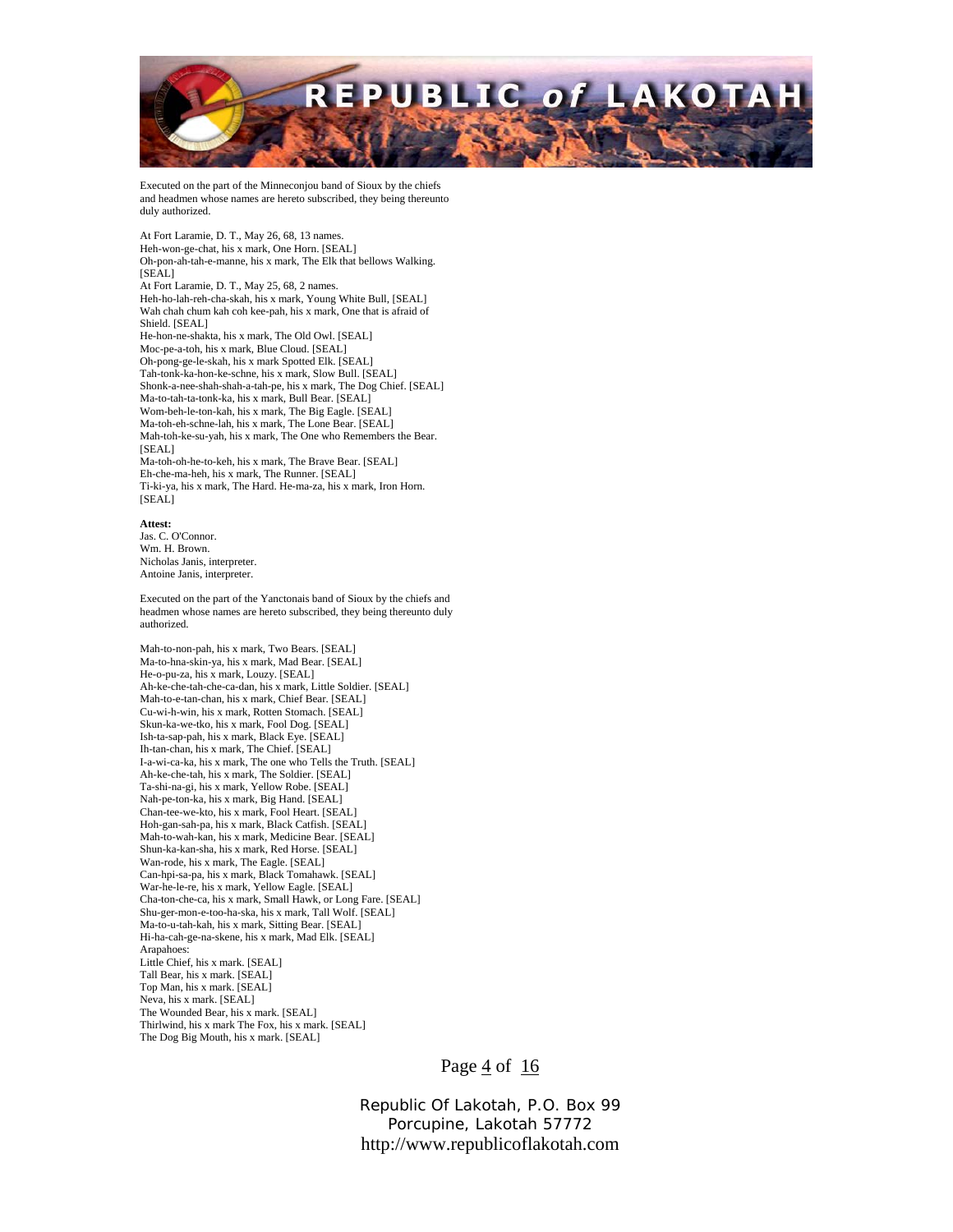

Spotted Wolf, his x mark. [SEAL] Sorrel Horse, his x mark. [SEAL] Black Coal, his x mark. [SEAL] Big Wolf, his x mark. [SEAL] Knock-knee, his x mark. [SEAL] Black Crow, his x mark. [SEAL] The Lone Old Man, his x mark. [SEAL] Paul, his x mark. [SEAL] Black Bull, his x mark. [SEAL] Big Track, his x mark. [SEAL] The Foot, his x mark. [SEAL] Black White, his x mark. [SEAL] Yellow Hair, his x mark. [SEAL] Little Shield, his x mark. [SEAL] Black Bear, his x mark. [SEAL] Wolf Mocassin, his x mark. [SEAL] Big Robe, his x mark. [SEAL] Wolf Chief, his x mark. [SEAL]

#### **Witnesses:**

Robt. P. McKibbin, captain, Fourth Infantry, brevet lieutenant-colonel, U. S. Army, commanding Fort Laramie. Wm. H. Powell, brevet major, captain, Fourth Infantry. Henry W. Patterson, captain, Fourth Infantry. Theo. E. True, second lieutenant, Fourth Infantry. W. G. Bullock. Chas. E. Guern, special Indian interpreter for the peace commission.

Fort Laramie, Wg. T., Nov. 6, 1868 Makh-pi-ah-lu-tah, his x mark, Red Cloud. [SEAL] Wa-ki-ah-we-cha-shah, his x mark, Thunder Man. [SEAL] Ma-zah-zah-geh, his x mark, Iron Cane. [SEAL] Wa-umble-why-wa-ka-tuyah, his x mark, High Eagle. [SEAL] Ko-ke-pah, his x mark, Man Afraid. [SEAL] Wa-ki-ah-wa-kou-ah, his x mark, Thunder Flying Running. [SEAL]

#### **Witnesses:**

W. McE. Dye, brevet colonel, U. S. Army, commanding. A. B. Cain, captain, Fourth Infantry, brevet major, U. S. Army. Robt. P. McKibbin, captain, Fourth Infantry, brevet lieutenant-colonel, U. S. Army. Jno. Miller, captain, Fourth Infantry. G. L. Luhn, first lieutenant, Fourth Infantry, brevet captain, U. S. Army. H. C. Sloan, second lieutenant, Fourth Infantry. Whittingham Cox, first lieutenant, Fourth Infantry. A. W. Vogdes, first lieutenant, Fourth Infantry. Butler D. Price, second lieutenant, Fourth Infantry.

HEADQRS., FORT LARAMIE, Novr. 6, 68. Executed by the above on this date. All of the Indians are Ogallalahs excepting Thunder Man and Thunder Flying Running, who are Brulés. Wm. McE. Dye, Major Fourth Infantry, and Brevet-Colonel U. S. Army, Commanding.

#### **Attest:**

Jas. C. O'Connor. Nicholas Janis, interpreter. Franc. La Framboise, interpreter P. J. De Smet, S.J., Missionary among the Indians. Saml. D. Hinman, B. D., missionary.

Executed on the part of the Uncpapa bandof the Sioux, by the chiefs and headmen whose names are hereto subscribed, they being thereunto and duly authorized.

Page  $5$  of  $16$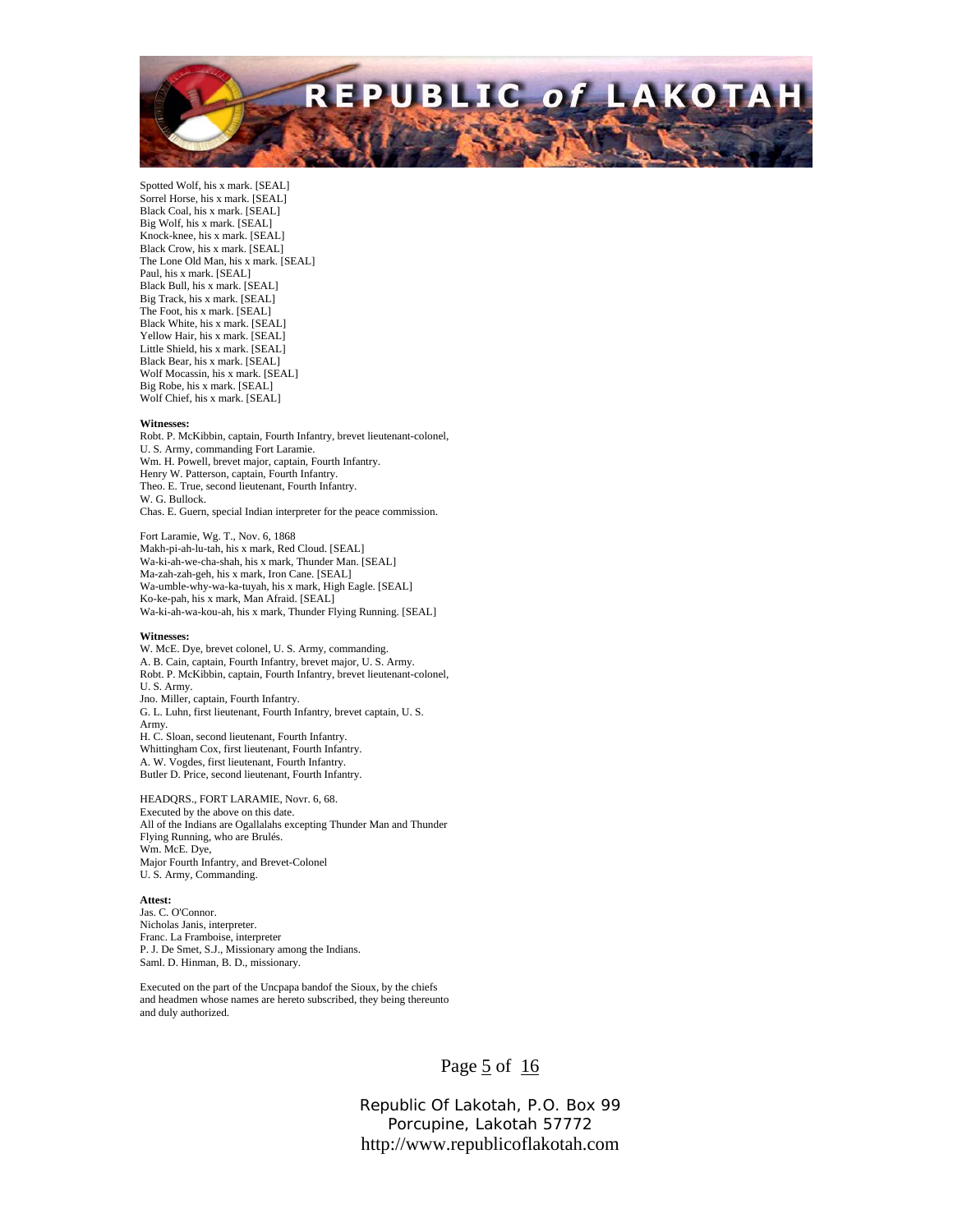

Co-dam-i-ya, his x mark, The Man that Goes in the Middle. [SEAL] Ma-to-ca-wa-weksa, his x mark, Bear Rib. [SEAL] Ta-to-ka-in-yan-ke, his x mark, Running Antelope. [SEAL] Kan-gi-wa-ki-ta, his x mark, Looking Crow. [SEAL] A-ki-ci-ta-han-ska, his x mark, Long Soldier. [SEAL] Wa-ku-te-ma-ni, his x mark, The One who Shoots Walking. [SEAL] Un-kca-ki-ka, his x mark, The Magpie. [SEAL] Kan-gi-o-ta, his x mark, Plenty Crow. [SEAL] Ha-ma-za, his x mark, Iron Horn. [SEAL] Shun-ka-i-na-pin, his x mark, Wolf Necklace. [SEAL] I-we-hi-yu, his x mark, The Man who Bleeds from the Mouth. [SEAL] He-ha-ka-pa, his x mark, Elk Head. [SEAL]

I-zu-za, his x mark, Grind Stone. [SEAL] Shun-ka-wi-tko, his x mark, Fool Dog. [SEAL] Ma-kpi-ya-po, his x mark, Blue Cloud. [SEAL] Wa-mni-pi-lu-ta, his x mark, Red Eagle. [SEAL] Ma-to-can-te, his x mark, Bear's Heart. [SEAL] A-ki-ci-ta-i-tan-can, his x mark, Chief Soldier. [SEAL]

#### **Attest:**

Jas. C. O'Connor. Nicholas Janis,interpreter. Franc. La Frambois[e], interpreter. P. J. DeSmet, S.J., missionary among the Indians. Saml. D. Hinman, missionary.

Executed on the part of the Blackfeet band of the Sioux by the chiefs and headmen whose names are hereto subscribed, they being thereunto duly authorized.

Can-te-pe-ta, his x mark, Fire Heart. [SEAL] Wan-mdi-kte, his x mark, The One who Kills Eagle. [SEAL] Sho-ta, his x mark, Smoke. [SEAL] Wan-mdi-ma-ni, his x mark, Walking Eagle. [SEAL] Wa-shi-cun-ya-ta-pi, his x mark, Chief White Man. [SEAL] Kan-gi-i-yo-tan-ke, his x mark, Sitting Crow. [SEAL] Pe-ji, his x mark, The Grass. [SEAL] Kda-ma-ni, his x mark, The One that Rattles as he Walks. [SEAL] Wah-han-ka-sa-pa, his x mark, Black Shield. [SEAL] Can-te-non-pa, his x mark, Two Hearts. [SEAL]

#### **Attest:**

Jas. C. O'Connor. Nicholas Janis,interpreter. Franc. La Framboise, interpreter. P. J. DeSmet, S.J., missionary among the Indians. Saml. D. Hinman, missionary.

Executed on the part of the Cutheads band of the Sioux by the chiefs and headmen whose names are hereto subscribed, they being thereunto duly authorized.

To-ka-in-yan-ka, his x mark, The One who Goes Ahead Running. [SEAL] Ta-tan-ka-wa-kin-yan, his x mark, Thunder Bull. [SEAL] Sin-to-min-sa-pa, his x mark, All over Black. [SEAL]

Can-i-ca, his x mark, The One who Took the Stick. [SEAL] Pa-tan-ka, his x mark, Big Head. [SEAL]

#### **Attest:**

Jas. C. O'Connor. Nicholas Janis,interpreter. Franc. La Frambois[e], interpreter. P. J. DeSmet, S.J., missionary among the Indians. Saml. D. Hinman, missionary.

Page  $6$  of  $16$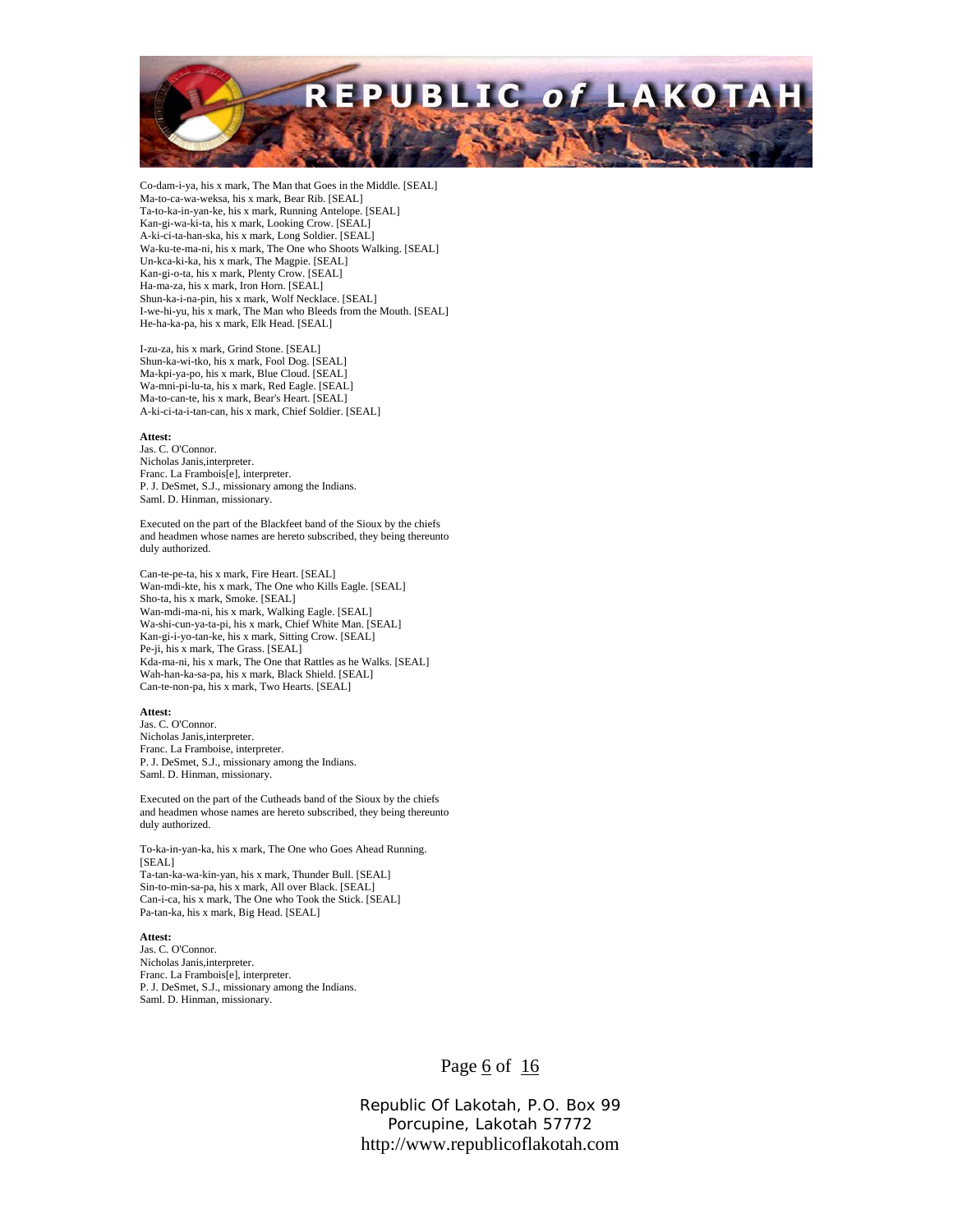

Executed on the part of the Two Kettle band of the Sioux by the chiefs and headmen whose names are hereto subscribed, they being thereunto duly authorized.

Ma-wa-tan-ni-han-ska, his x mark, Long Mandan. [SEAL] Can-kpe-du-ta, his x mark, Red War Club. [SEAL] Can-ka-ga, his x mark, The Log. [SEAL]

#### **Attest:**

Jas. C. O'Connor. Nicholas Janis,interpreter. Franc. La Framboise, interpreter. P. J. DeSmet, S.J., missionary among the Indians. Saml. D. Hinman, missionary.

Executed on the part of the Sans Arch band of the Sioux by the chiefs and headmen whose names are hereto subscribed, they being thereunto duly authorized.

He-na-pin-wa-ni-ca, his x mark, The One that has Neither Horn. [SEAL] Wa-inlu-pi-lu-ta, his x mark, Red Plume. [SEAL] Ci-tan-gi, his x mark, Yellow Hawk. [SEAL] He-na-pin-wa-ni-ca, is x mark, No Horn. [SEAL]

#### **Attest:**

Jas. C. O'Connor. Nicholas Janis,interpreter. Franc. La Frambois[e], interpreter. P. J. DeSmet, S.J., missionary among the Indians. Saml. D. Hinman, missionary.

Executed on the part of the Santee band of the Sioux by the chiefs and headmen whose names are hereto subscribed, they being thereunto duly authorized.

Wa-pah-shaw, his x mark, Red Ensig. [SEAL] Wah-koo-tay, his x mark, Shooter. [SEAL] Hoo-sha-sha, his x mark, Red Legs. [SEAL] O-wan-cha-du-ta, his x mark, Scarlet all over. [SEAL] Wau-mace-tan-ka, his mark x, Big Eagle. [SEAL] Cho-tan-ka-e-na-pe, his x mark, Flute-player. [SEAL] Ta-shun-ke-mo-za, his x mark, His Iron Dog. [SEAL]

### **Attest:**

Saml. D. Hinman, missionary. J. N. Chickering, Second Lieutenant, Twenty-second Infantry, brevet captain, U.S. Army. P. J. DeSmet, S.J. Nicholas Janis,interpreter. Franc. La Framboise, interpreter.

Page 7 of 16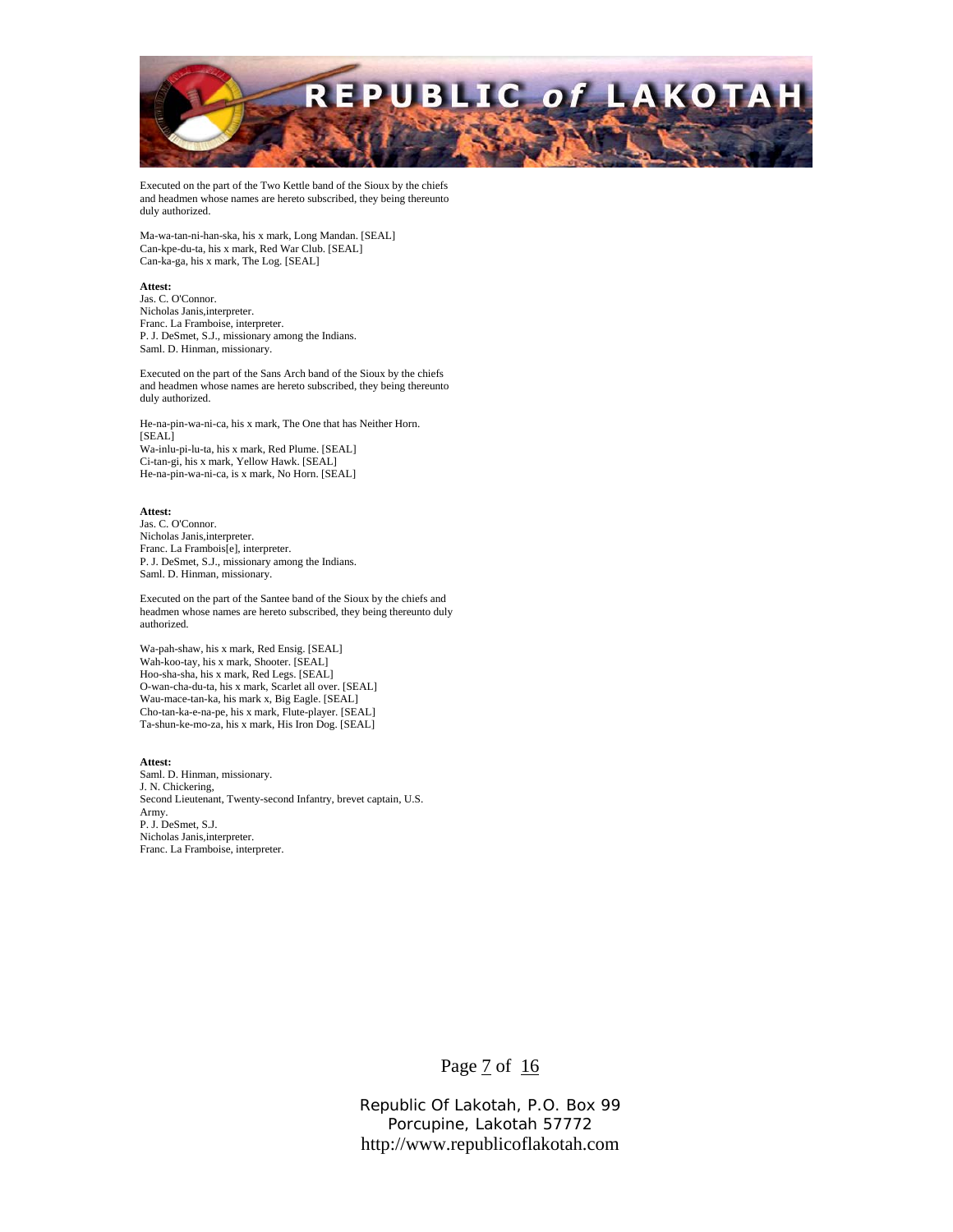

The territory of the Gros Ventre, Mandans, and Arrickaras Nations, commencing at the month of Heart River; thence up the Missouri River to the mouth of the Yellowstone River; thence up the Yellowstone River to the mouth of Powder River in a southeasterly direction, to the head-waters of the Little Missouri River; thence along the Black Hills to the head of Heart River, and thence down Heart River to the place of beginning.

The territory of the Assinaboin Nation, commencing at the mouth of Yellowstone River; thence up the Missouri River to the mouth of the Muscle-shell River; thence from the mouth of the Muscle-shell River in a southeasterly direction until it strikes the head-waters of Big Dry Creek; thence down that creek to where it empties into the Yellowstone River, nearly opposite the mouth of Powder River, and thence down the Yellowstone River to the place of beginning.

The territory of the Blackfoot Nation, commencing at the mouth of Muscle-shell River; thence up the Missouri River to its source; thence along the main range of the Rocky Mountains, in a southerly direction, to the head-waters of the northern source of the Yellowstone River; thence down the Yellowstone River to the mouth of Twenty-five Yard Creek; thence across to the head-waters of the Muscle-shell River, and thence down the Muscle-shell River to the place of beginning.

The territory of the Crow Nation, commencing at the mouth of Powder River on the Yellowstone; thence up Powder River to its source; thence along the main range of the Black Hills and Wind River Mountains to the head-waters of the Yellowstone River; thence down the Yellowstone River to the mouth of Twentyfive Yard Creek; thence to the head waters of the Muscle-shell River; thence down the Muscle-shell River to its mouth; thence to the head-waters of Big Dry Creek, and thence to its mouth.

The territory of the Cheyennes and Arrapahoes, commencing at the Red Bute, or the place where the road leaves the north fork of the Platte River; thence up the north fork of the Platte River to its source; thence along the main range of the Rocky Mountains to the head-waters of the Arkansas River; thence down the Arkansas River to the crossing of the Santa Fe' road; thence in a northwesterly direction to the forks of the Platte River, and thence up the Platte River to the place of beginning.

It is, however, understood that, in making this recognition and acknowledgement, the aforesaid Indian nations do not hereby abandon or prejudice any rights or claims they may have to other lands; and further, that they do not surrender the privilege of hunting, fishing, or passing over any of the tracts of country heretofore described.

ARTICLE 6. The parties to the second part of this treaty having selected principals or head-chiefs for their respective nations, through whom all national business will hereafter be conducted, do hereby bind themselves to sustain said chiefs and their successors during good behavior.

Page  $8$  of  $16$ ARTICLE 7. In consideration of the treaty stipulations, and for the damages which have or may occur by reason thereof to the Indian nations, parties hereto, and for their maintenance and the improvement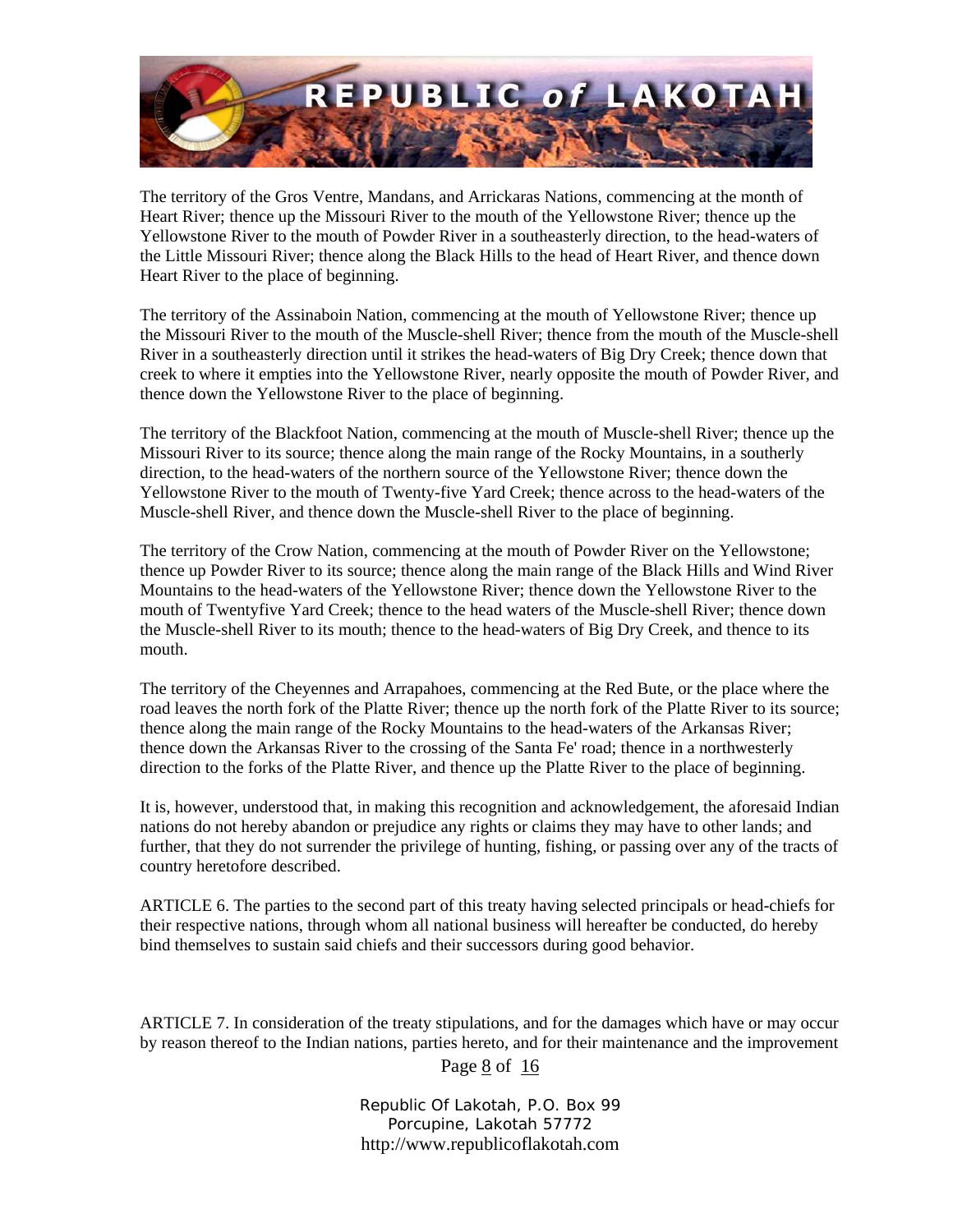

of their moral and social customs, the United States bind themselves to deliver to the said Indian nations the sum of fifty thousand dollars per annum for the term of ten years, with the right to continue the same at the discretion of the President of the United States for a period not exceeding five years thereafter, in provisions merchandise, domestic animals, and agricultural implements, in such proportions as may be deemed best adapted to their condition by the President of the United States, to be distributed in proportion to the population of the aforesaid Indian nations.

ARTICLE 8. It is understood and agreed that should any of the Indian nations, parties to this treaty, violate any of the provisions thereof, the United States may withhold the whole or a portion of the annuities mentioned in the preceding article from the nation so offending, until, in the opinion of the President of the United States, proper satisfaction shall have been made.

In testimony whereof the said D. D. Mitchell and Thomas Fitzpatrick commissioners as aforesaid, and the chiefs, headmen, and braves, parties hereto, have set their hands and affixed their marks, on the day and at the place first above written.

D. D. Mitchell Thomas Fitzpatrick **Commissioners** 

#### Sioux:

Mah-toe-wha-you-whey, his x mark, Mah-kah-toe-zah-zah, his x mark, Bel-o-ton-kah-tan-ga, his x mark, Nah-ka-pah-gi-gi, his x mark, Mak-toe-sah-bi-chis, his x mark, Meh-wha-tah-ni-hans-kah, his x mark, Cheyennes: Wah-ha-nis-satta, his x mark, Voist-ti-toe-vetz, his x mark, Nahk-ko-me-ien, his x mark, Koh-kah-y-wh-cum-est, his x mark, Arrapahoes: Bè-ah-té-a-qui-sah, his x mark, Neb-ni-bah-seh-it, his x mark, Beh-kah-jay-beth-sah-es, his x mark,

Crows: Arra-tu-ri-sash, his x mark, Doh-chepit-seh-chi-es, his x mark, Assinaboines: Mah-toe-wit-ko, his x mark, Toe-tah-ki-eh-nan, his x mark, Mandans and Gros Ventres: Nochk-pit-shi-toe-pish, his x mark, She-oh-mant-ho, his x mark, Arickarees: Koun-hei-ti-shan, his x mark, Bi-atch-tah-wetch, his x mark,

In the presence of--- A. B. Chambers, secretary. S. Cooper, colonel, U. S. Army. R. H. Chilton, captain, First Drags. Thomas Duncan, captain, Mounted Rifiemen. Thos. G. Rhett, brevet captain R. M. R. W. L. Elliott, first lieutenant R. M. R. C. Campbell, interpreter for Sioux.

Page  $9$  of  $16$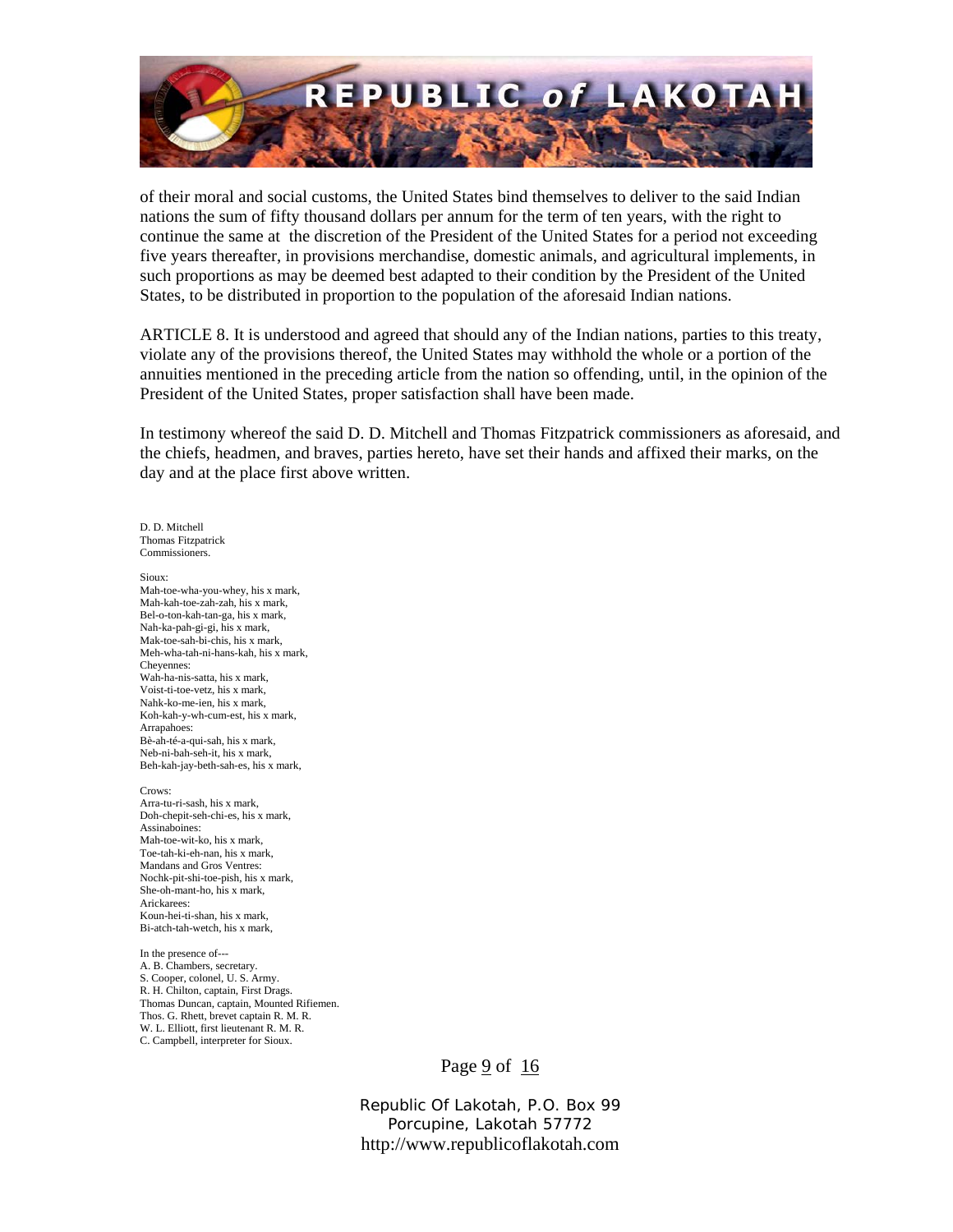

John S. Smith, interpreter for Cheyennes. Robert Meldrum, interpreter for the Crows. H. Culbertson, interpreter for Assiniboines and Gros Ventres. Francois L'Etalie, interpreter for Arickarees. John Pizelle, interpreter for the Arrapahoes. B. Gratz Brown. Robert Campbell. Edmond F. Chouteau.

(a) This treaty as signed was ratified by the Senate with an amendment changing the annuity in Article 7 from fifty to ten years, subject to acceptance by the tribes. Assent of all tribes except the Crows was procured (see Upper Platte C., 570, 1853, Indian Office) and in subsequent agreements this treaty has been recognized as in force (see post p. 776).

## **FORT LARAMIE TREATY APRIL 29, 1868**

## TREATY WITH THE SIOUX-- BRULÉ, OGLALA, MINICONJOU, YANKTONAI, HUNKPAPA, BLACKFEET, CUTHEAD, TWO KETTLE, SANS ARCS, AND SANTEE--AND ARAPAHO

15 Stat., 635. Ratified, Feb. 16, 1869. Proclaimed, Feb. 24, 1869

*Articles of a treaty made and concluded by and between Lieutenant-General William T. Sherman, General William S. Harney, General Alfred H. Terry, General C. C,. Augur, J. B. Henderson, Nathaniel G. Taylor, John B. Sanborn, and Samuel F. Tappan, duly appointed commissioners on the part of the United States, and the different bands of the Sioux Nation of Indians, by their chiefs and head-men, whose names are hereto subscribed, they being duly authorized to act in the premises.* 

ARTICLE 1. From this day forward all war between the parties to this agreement shall forever cease. The Government of the United States desires peace, and its honor is hereby pledged to keep it. The Indians desire peace, and they now pledge their honor to maintain it.

If bad men among the whites, or among other people subject to the authority of the United States, shall commit any wrong upon the person or property of the Indians, the United States will, upon proof made to the agent and forwarded to the Commissioner of Indian Affairs at Washington City, proceed at once to cause the offender to be arrested and punished according to the laws of the United States, and also reimburse the injured person for the loss sustained.

If bad men among the Indians shall commit a wrong or depredation upon the person or property of any one, white, black, or Indian, subject to the authority of the United States, and at peace therewith, the Indians herein named solemnly agree that they will, upon proof made to their agent and notice by him, deliver up the wrong-doer to the United States, to be tried and punished according to its laws; and in case they wilfully refuse so to do, the person injured shall be re-imbursed for his loss from the annuities or other moneys due or to become due to them under this or other treaties made with the United States. And the President, on advising with the Commissioner of Indian Affairs, shall

Page 10 of 16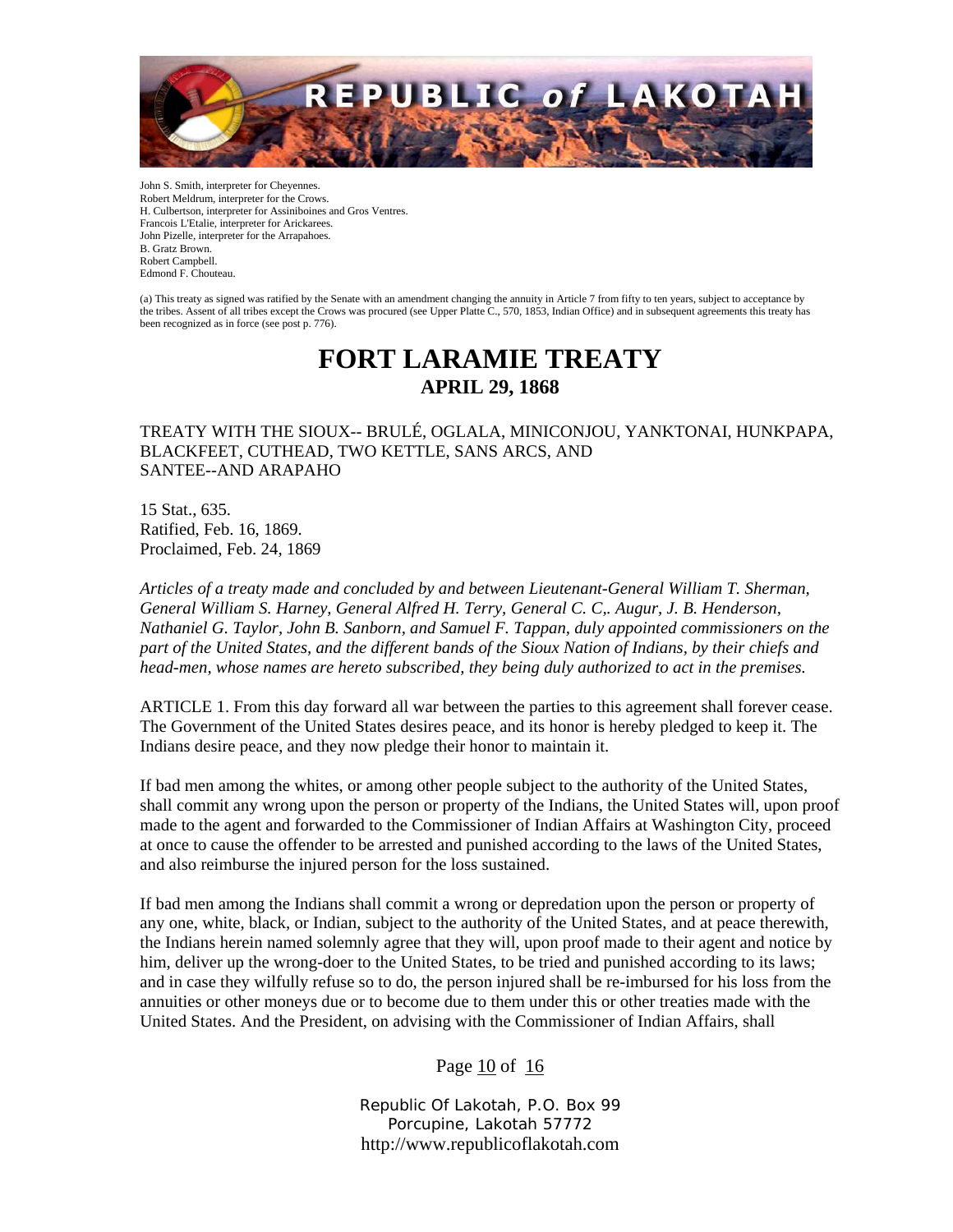

prescribe such rules and regulations for ascertaining damages under the provisions of this article as in his judgment may be proper.

But no one sustaining loss while violating the provisions of this treaty or the laws of the United States shall be re-imbursed therefor.

ARTICLE 2. The United States agrees that the following district of country, to wit, viz: commencing on the east bank of the Missouri River where the forty-sixth parallel of north latitude crosses the same, thence along low-water mark down said east bank to a point opposite where the northern line of the State of Nebraska strikes the river, thence west across said river, and along the northern line of Nebraska to the one hundred and fourth degree of longitude west from Greenwich, thence north on said meridian to a point where the forty-sixth parallel of north latitude intercepts the same, thence due east along said parallel to the place of beginning; and in addition thereto, all existing reservations on the east bank of said river shall be, and the same is, set apart for the absolute and undisturbed use and occupation of the Indians herein named, and for such other friendly tribes or individual Indians as from time to time they may be willing, with the consent of the United States, to admit amongst them; and the United States now solemnly agrees that no persons except those herein designated and authorized so to do, and except such officers, agents, and employes of the Government as may be authorized to enter upon Indian reservations

in discharge of duties enjoined by law, shall ever be permitted to pass over, settle upon, or reside in the territory described in this article, or in such territory as may be added to this reservation for the use of said Indians, and henceforth they will and do hereby relinquish all claims or right in and to any portion of the United States or Territories, except such as is embraced within the limits aforesaid, and except as hereinafter provided.

ARTICLE 3. If it should appear from actual survey or other satisfactory examination of said tract of land that it contains less than one hundred and sixty acres of tillable land for each person who, at the time, may be authorized to reside on it under the provisions of this treaty, and a very considerable number of such persons shall be disposed to commence cultivating the soil as farmers, the United States agrees to set apart, for the use of said Indians, as herein provided, such additional quantity of arable land, adjoining to said reservation, or as near to the same as it can be obtained, as may be required to provide the necessary amount.

ARTICLE 4. The United States agrees, at its own proper expense, to construct at some place on the Missouri River, near the center of said reservation, where timber and water may be convenient, the following buildings, to wit: a warehouse, a store-room for the use of the agent in storing goods belonging to the Indians, to cost not less than twenty-five hundred dollars; an agency-building for the residence of the agent, to cost not exceeding three thousand dollars; a residence for the physician, to cost not more than three thousand dollars; and five other buildings, for a carpenter, farmer, blacksmith, miller, and engineer, each to cost not exceeding two thousand dollars; also a schoolhouse or mission-building, so soon as a sufficient number of children can be induced by the agent to attend school, which shall not cost exceeding five thousand dollars.

Page 11 of 16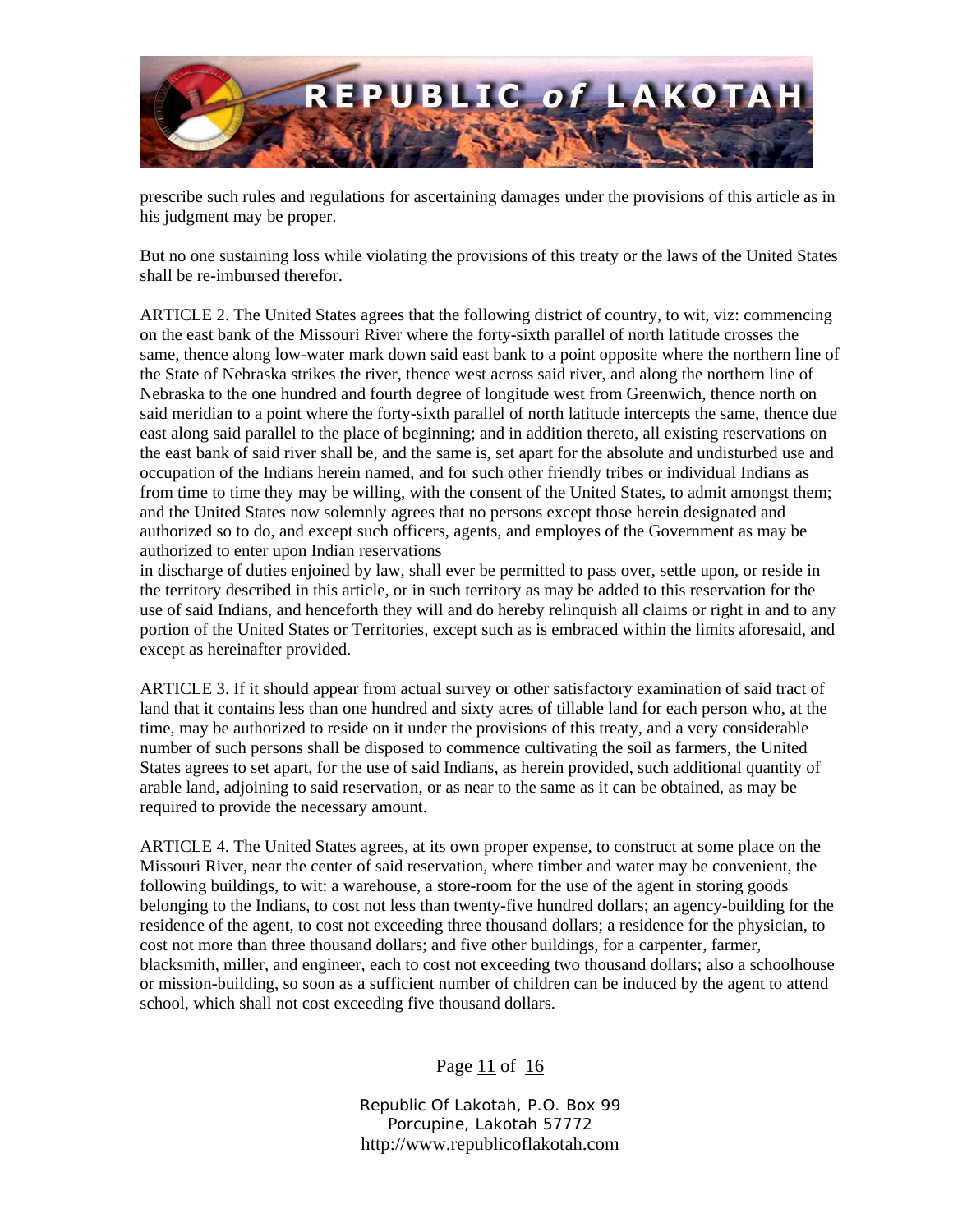

The United States agrees further to cause to be erected on said reservation, near the other buildings herein authorized, a good steam circular-saw mill, with a grist-mill and shingle-machine attached to the same, to cost not exceeding eight thousand dollars.

ARTICLE 5. The United States agrees that the agent for said Indians shall in the future make his home at the agency-building; that he shall reside among them, and keep an office open at all times for the purpose of prompt and diligent inquiry into such matters of complaint by and against the Indians as may be presented for investigation under the provisions of their treaty stipulations, as also for the faithful discharge of other duties enjoined on him by law. In all cases of depredation on person or property he shall cause the evidence to be taken in writing and forwarded, together with his findings, to the Commissioner of Indian Affairs, whose decision, subject to the revision of the Secretary of the Interior, shall be binding on the parties to this treaty.

ARTICLE 6. if any individual belonging to said tribes of Indians, or legally incorporated with them, being the head of a family, shall desire to commence farming, he shall have the privilege to select, in the presence and with the assistance of the agent then in charge, a tract of land within said reservation, not exceeding three hundred and twenty acres in extent, which tract, when so selected, certified, and recorded in the "land-book," as herein directed, shall cease to be held in common, but the same may be occupied and held in the exclusive possession of the person selecting it, and of his family, so long as he or they may continue to cultivate it.

Any person over eighteen years of age, not being the head of a family, may in like manner select and cause to be certified to him or her, for purposes of cultivation, a quantity of land not exceeding eighty acres in extent, and thereupon be entitled to the exclusive possession of the same as above directed.

For each tract of land so selected a certificate, containing a description thereof and the name of the person selecting it, with a certificate endorsed thereon that the same has been recorded, shall be delivered to the party entitled to it, by the agent, after the same shall have been recorded by him in a book to be kept in his office, subject to inspection, which said book shall be known as the "Sioux Land-Book."

The President may, at any time, order a survey of the reservation, and, when so surveyed, Congress shall provide for protecting the rights of said settlers in their improvements, and may fix the character of the title held by each. The United States may pass such laws on the subject of alienation and descent of property between the Indians and their descendants as may be thought proper. And it is further stipulated that any male Indians, over eighteen years of age, of any band or tribe that is or shall hereafter become a party to this treaty, who now is or who shall hereafter become a resident or occupant of any reservation or Territory not included in the tract of country designated and described in this treaty for the permanent home of the Indians, which is not mineral land, nor reserved by the United States for special purposes other than Indian occupation, and who shall have made improvements thereon of the value of two hundred dollars or more, and continuously occupied the same as a homestead for the term of three years, shall be entitled to receive from the United States a patent for one hundred and sixty acres of land including his said improve-meats, the same to be in the

Page 12 of 16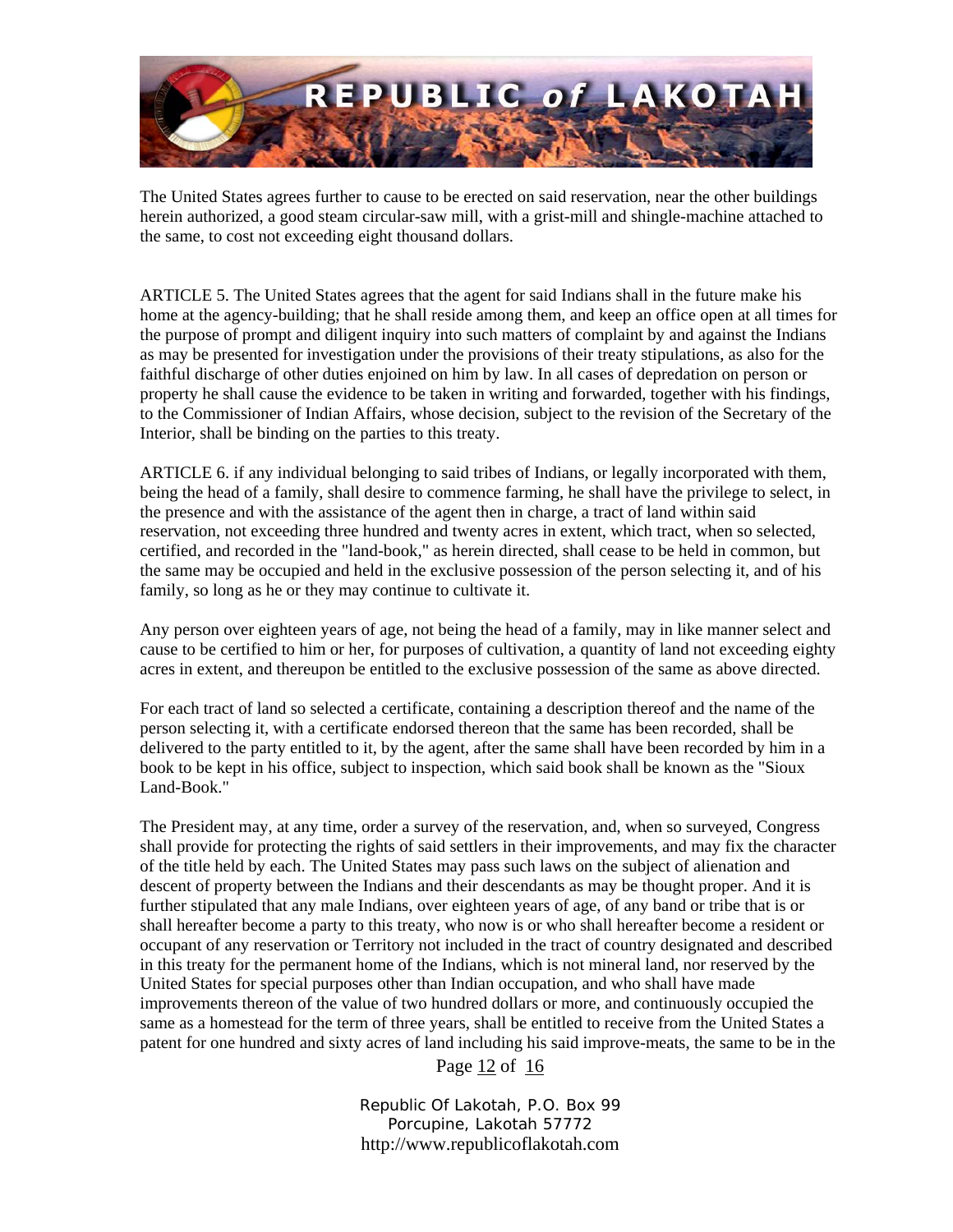

form of the legal subdivisions of the surveys of the public lands. Upon application in writing, sustained by the proof of two disinterested witnesses, made to the register of the local land-office when the land sought to be entered is within a land district, and

when the tract sought to be entered is not in any land district, then upon said application and proof being made to the Commissioner of the General Land-Office, and the right of such Indian or Indians to enter such tract or tracts of land shall accrue and be perfect from the date of his first improvements thereon, and shall continue as long as he continues his residence and improvements, and no longer'. And any Indian or Indians receiving a patent for land under the foregoing provisions, shall thereby and from thenceforth become and be a citizen of the United States, and be entitled to all the privileges and immunities of such citizens, and shall, at the same time, retain all his rights to benefits accruing to Indians under this treaty.

ARTICLE 7. In order to insure the civilization of the Indians entering into this treaty, the necessity of education is admitted, especially of such of them as are or may be settled on said agricultural reservations, and they therefore pledge themselves to compel their children, male and female, between the ages of six and sixteen years, to attend school; and it is hereby made the duty of the agent for said Indians to see that this stipulation is strictly complied with; and the United States agrees that for every thirty children between said ages who can be induced or compelled to attend school, a house shall be provided and a teacher competent to teach the elementary branches of an English education shall be furnished, who will reside among said Indians, and faithfully discharge his or her duties as a teacher. The provisions of this article to continue for not less than twenty years.

ARTICLE 8. When the head of a family or lodge shall have selected lands and received his certificate as above directed, and the agent shall be satisfied that he intends in good faith to commence cultivating the soil for a living, he shall be entitled to receive seeds and agricultural implements for the first year, not exceeding in value one hundred dollars, and for each succeeding year he shall continue to farm, for a period of three years more, he shall be entitled to receive seeds and implements as aforesaid, not exceeding in value twenty-five dollars.

And it is further stipulated that such persons as commence farming shall receive instruction from the farmer herein provided for, and whenever more than one hundred persons shall enter upon the cultivation of the soil, a second blacksmith shall be provided, with such iron, steel, and other material as may be needed.

ARTICLE 9. At any time after ten years from the making of this treaty, the United States shall have the privilege of withdrawing the physician, farmer, blacksmith, carpenter, engineer, and miller herein provided for, but in case of such withdrawal, an additional sum thereafter of ten thousand dollars per annum shall be devoted to the education of said Indians, and the Commissioner of Indian Affairs shall, upon careful inquiry into their condition, make such rules and regulations for the expenditure of said sum as will best promote the educational and moral improvement of said tribes.

Page 13 of 16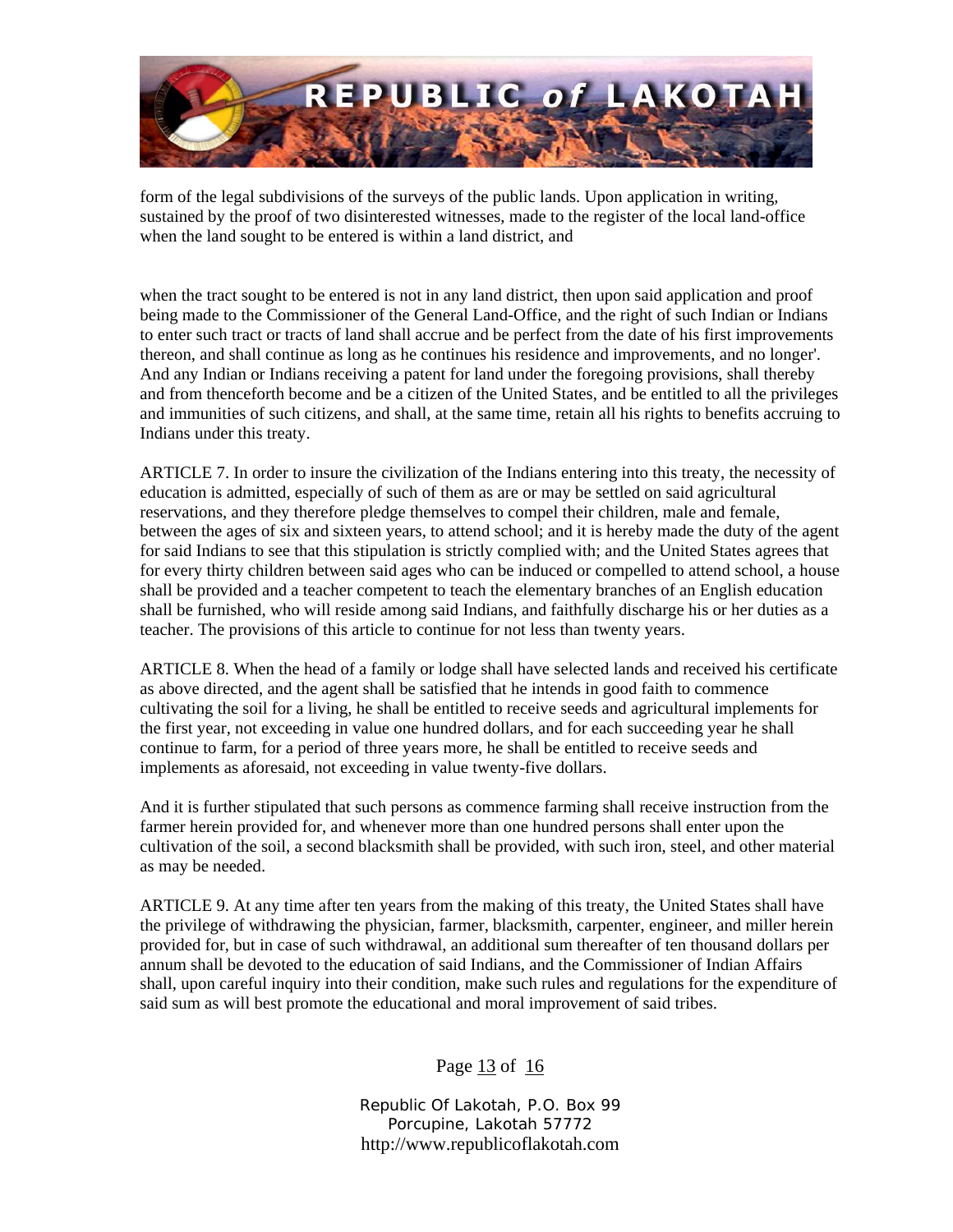

ARTICLE 10. In lieu of all sums of money or other annuities provided to be paid to the Indians herein named, under any treaty or treaties heretofore made, the United States agrees to deliver at the agencyhouse on the reservation herein named, on or before the first day of August of each year, for thirty years, the following articles, to wit:

For each male person over fourteen years of age, a suit of good substantial woolen clothing, consisting of coat, pantaloons, flannel shirt, hat, and a pair of home-made socks.

For each female over twelve years of age, a flannel skirt, or the goods necessary to make it, a pair of woolen hose, twelve yards of calico, and twelve yards of cotton domestics.

For the boys and girls under the ages named, such flannel and cotton goods as may be needed to make each a suit as aforesaid, together with a pair of woolen hose for each.

And in order that the Commissioner of Indian Affairs may be able to estimate properly for the articles herein named, it shall be the duty of the agent each year to forward to him a full and exact census of the Indians, on which the estimate from year to year can be based.

And in addition to the clothing herein named, the sum of ten dollars for each person entitled to the beneficial effects of this treaty shall be annually appropriated for a period of thirty years, while such persons roam and hunt, and twenty dollars for, each person who engages in farming, to be used by the Secretary of the Interior in the purchase of such articles as from time to time the condition and necessities of the Indians may indicate to be proper. And if within the thirty years, at any time, it shall appear that the amount of money needed for clothing under this article can be appropriated to better uses for the Indians named herein, Congress may, by law, change the appropriation to other purposes; but in no event shall the amount of this appropriation be withdrawn or discontinued for the period named. And the President shall annually detail an officer of the Army to be present and attest the delivery of all the goods herein named to the Indians, and he shall inspect and report on the quantity and quality of the goods and the manner of their delivery. And it is hereby expressly stipulated that each Indian over the age of four years, who shall have removed to and settled permanently upon said reservation and complied with the stipulations of this treaty, shall be entitled to receive from the United States, for the period of four years after he shall have settled upon said reservation, one pound of meat and one pound of flour per day, provided the Indians cannot furnish their own subsistence at an earlier date. And it is further stipulated that the United States will furnish and deliver to each lodge of Indians or family of persons legally incorporated with them, who shall remove to the reservation herein described and commence farming, one good American cow, and one good well-broken pair of American oxen within sixty days after such lodge or family shall have so settled upon said reservation.

ARTICLE 11. In consideration of the advantages and benefits conferred by this treaty, and the many pledges of friendship by the United States, the tribes who are parties to this agreement hereby stipulate that they will relinquish all right to occupy permanently the territory outside their reservation as herein defined, but yet reserve the right to hunt on any lands north of North Platte, and on the

Page 14 of 16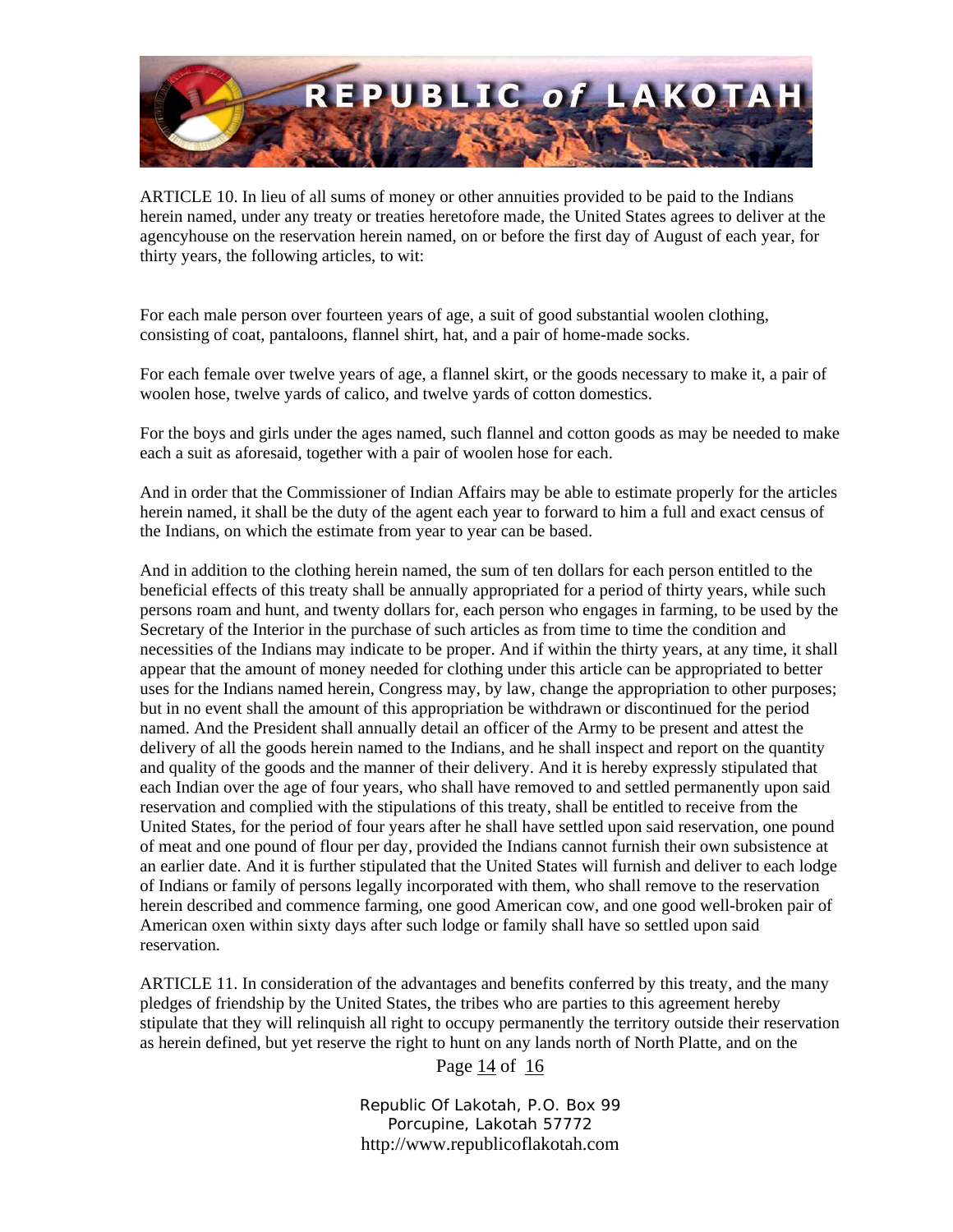

Republican Fork of the Smoky Hill River, so long as the buffalo may range thereon in such numbers as to justify the chase. And they, the said Indians, further expressly agree:

1st. That they will withdraw all opposition to the construction of the railroads now being built on the plains.

2d. That they will permit the peaceful construction of any railroad not passing over their reservation as herein defined.

3d. That they will not attack any persons at home, or travelling, nor molest or disturb any wagontrains, coaches, mules, or cattle belonging to the people of the United States, or to persons friendly therewith.

4th. They will never capture, or carry off from the settlements, white women or children.

5th. They will never kill or scalp white men, nor attempt to do them harm.

6th. They withdraw all pretence of opposition to the construction of the railroad now being built along the Platte River and westward to the Pacific Ocean, and they will not in future object to the construction of railroads, wagon-roads, mail-stations, or other works of utility or necessity, which may be ordered or permitted by the laws of the United States. But should such roads or other works be constructed on the lands of their reservation, the Government will pay the tribe whatever amount of damage may be assessed by three disinterested commissioners to be appointed by the President for that purpose, one of said commissioners to be a chief or head-man of the tribe.

7th. They agree to withdraw all opposition to the military posts or roads now established south of the North Platte River, or that may be established, not in violation of treaties heretofore made or hereafter to be made with any of the Indian tribes.

ARTICLE 12. No treaty for the cession of any portion or part of the reservation herein described which may be held in common shall be of any validity or force as against the said Indians, unless executed and signed by at least three-fourths of all the adult male Indians, occupying or interested in the same; and no cession by the tribe shall be understood or construed in such manner as to deprive, without his consent, any individual member of the tribe of his rights to any tract of land selected by him, as provided in article 6 of this treaty.

ARTICLE 13. The United States hereby agrees to furnish annually to the Indians the physician, teachers, carpenter, miller, engineer, farmer, and blacksmiths as herein contemplated, and that such appropriations shall be made from time to time, on the estimates of the Secretary of the Interior, as will be sufficient to employ such persons.

ARTICLE 14. it is agreed that the sum of five hundred dollars annually, for three years from date, shall be expended in presents to the ten persons of said tribe who in the judgment of the agent may grow the most valuable crops for the respective year.

Page 15 of 16